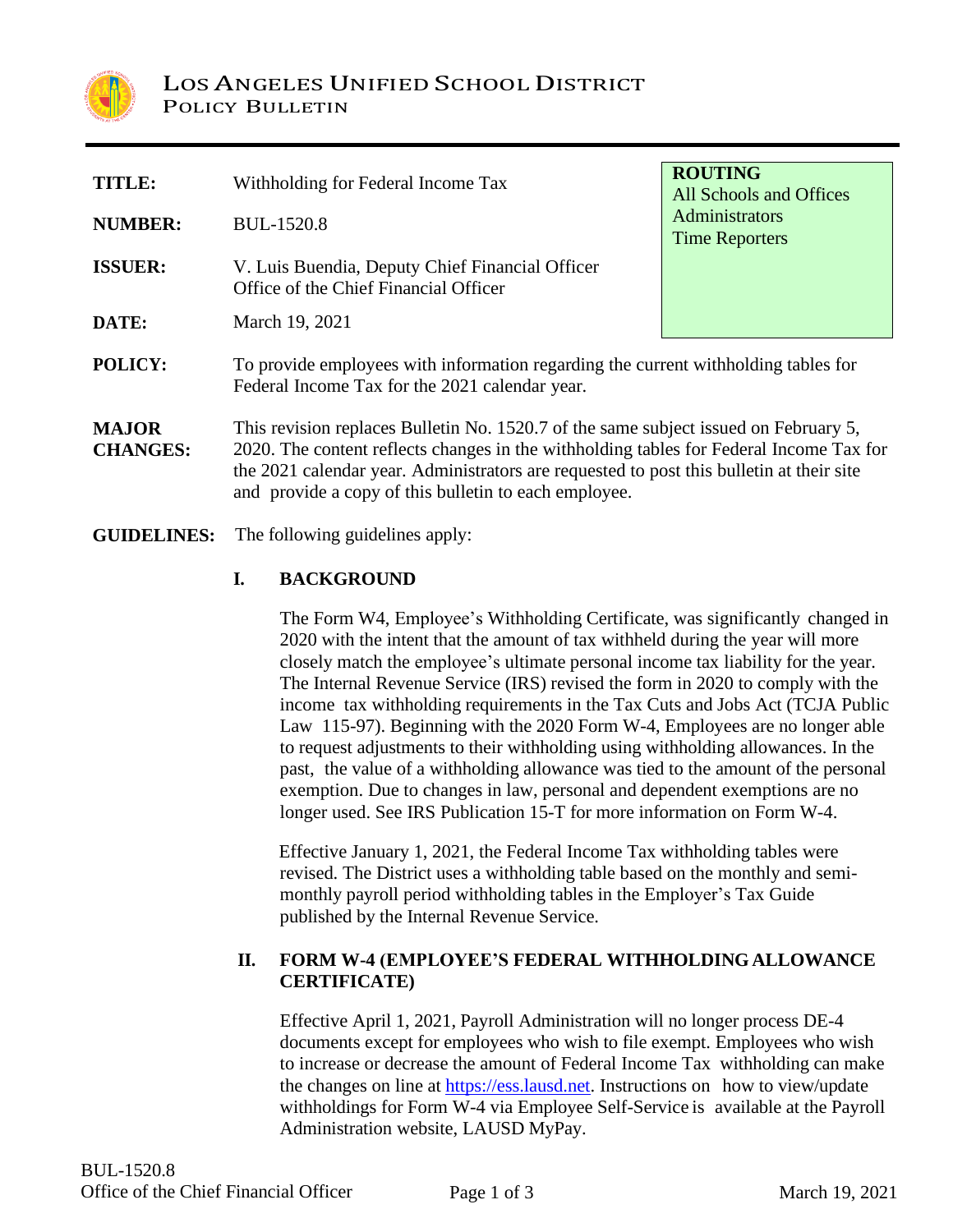

If claiming an exempt status, 2021 Form W-4 must be completed and can be downloaded from the Payroll Administration website, W2/Tax Info. Submit completed Form W-4 to Payroll Administration Branch via school mail, US mail, fax or email at payrollsupport@lausd.net Generally, a Form W-4 received by the Payroll Administration Branch on or before the 10th of the month will be effective for the next payday. Failure to complete Form W- 4 accurately may result in overwithholding or underwithholding of taxes from salary payments. Any excess withholding due to an inaccurate W-4 cannot be refunded by the District.

### Withholding is calculated by the following form.

| Table 3 |                                                                                                                                                                                                                                                                                                                                                                            | <b>Monthly</b>                                                                                                                                    | <b>Semimonthly</b>                   |                                                                                                                                                                                                                                |                |          |  |
|---------|----------------------------------------------------------------------------------------------------------------------------------------------------------------------------------------------------------------------------------------------------------------------------------------------------------------------------------------------------------------------------|---------------------------------------------------------------------------------------------------------------------------------------------------|--------------------------------------|--------------------------------------------------------------------------------------------------------------------------------------------------------------------------------------------------------------------------------|----------------|----------|--|
|         |                                                                                                                                                                                                                                                                                                                                                                            | 12                                                                                                                                                | 24                                   |                                                                                                                                                                                                                                |                |          |  |
| Step 1. |                                                                                                                                                                                                                                                                                                                                                                            |                                                                                                                                                   | Adjust the empolyee's payment amount |                                                                                                                                                                                                                                |                |          |  |
|         |                                                                                                                                                                                                                                                                                                                                                                            |                                                                                                                                                   |                                      | 1a Enter the employee's total taxable wages this payroll period $\ldots \ldots \ldots \ldots \ldots \ldots \ldots$ 1a \$                                                                                                       |                |          |  |
|         | 1b.                                                                                                                                                                                                                                                                                                                                                                        |                                                                                                                                                   |                                      |                                                                                                                                                                                                                                |                |          |  |
|         | 1c                                                                                                                                                                                                                                                                                                                                                                         |                                                                                                                                                   |                                      |                                                                                                                                                                                                                                |                |          |  |
|         |                                                                                                                                                                                                                                                                                                                                                                            |                                                                                                                                                   |                                      | If the employee HAS submitted a Form W-4 for 2020 or later, figure the Adjusted Annual Wage Amount as follows:                                                                                                                 |                |          |  |
|         |                                                                                                                                                                                                                                                                                                                                                                            |                                                                                                                                                   |                                      |                                                                                                                                                                                                                                |                | s        |  |
|         |                                                                                                                                                                                                                                                                                                                                                                            |                                                                                                                                                   |                                      |                                                                                                                                                                                                                                |                | \$       |  |
|         | 1f.                                                                                                                                                                                                                                                                                                                                                                        |                                                                                                                                                   |                                      |                                                                                                                                                                                                                                |                | \$       |  |
|         |                                                                                                                                                                                                                                                                                                                                                                            |                                                                                                                                                   |                                      | 1g If the box in Step 2 of Form W-4 is checked, enter -0-. If the box is not checked, enter \$12,900 if the                                                                                                                    |                |          |  |
|         |                                                                                                                                                                                                                                                                                                                                                                            |                                                                                                                                                   |                                      |                                                                                                                                                                                                                                |                | Ş        |  |
|         |                                                                                                                                                                                                                                                                                                                                                                            |                                                                                                                                                   |                                      |                                                                                                                                                                                                                                |                | \$       |  |
|         | 1i.                                                                                                                                                                                                                                                                                                                                                                        |                                                                                                                                                   |                                      | Subtract line 1h from line 1e. If zero or less, enter -0-. This is the Adjusted Annual                                                                                                                                         |                |          |  |
|         |                                                                                                                                                                                                                                                                                                                                                                            |                                                                                                                                                   |                                      | If the employee HAS NOT submitted a Form W-4 for 2020 or later, figure the Adjusted Annual Wage Amount as follows:                                                                                                             |                |          |  |
|         | 1i.                                                                                                                                                                                                                                                                                                                                                                        |                                                                                                                                                   |                                      | Enter the number of allowances claimed on the employee's most recent Form W-4 1i                                                                                                                                               |                |          |  |
|         |                                                                                                                                                                                                                                                                                                                                                                            |                                                                                                                                                   |                                      |                                                                                                                                                                                                                                |                |          |  |
|         | 11                                                                                                                                                                                                                                                                                                                                                                         |                                                                                                                                                   |                                      | Subtract line 1k from line 1c. If zero or less, enter -0-. This is the Adjusted Annual                                                                                                                                         |                |          |  |
|         |                                                                                                                                                                                                                                                                                                                                                                            |                                                                                                                                                   |                                      |                                                                                                                                                                                                                                |                |          |  |
| Step 2. | <b>Figure the Tentative Withholding Amount</b><br>based on the employee's Adjusted Annual Wage Amount; filing status (Step 1(c) of the 2020 or later Form W-4) or marital status<br>(line 3 of Form W-4 from 2019 or earlier); and whether the box in Step 2 of 2020 or later Form<br>Note. Don't use the Head of Household table if the Form W-4 is from 2019 or earlier. |                                                                                                                                                   |                                      |                                                                                                                                                                                                                                |                |          |  |
|         |                                                                                                                                                                                                                                                                                                                                                                            |                                                                                                                                                   |                                      | 2a Enter the employee's Adjusted Annual Wage Amount from line 1i or 1l above                                                                                                                                                   |                | S        |  |
|         | 2 <sub>b</sub>                                                                                                                                                                                                                                                                                                                                                             |                                                                                                                                                   |                                      | Find the row in the appropriate <b>Annual</b> Percentage Method table in which the amount on line 2a is at least the amount in column A but less than the amount in column S, then enter here the amount from                  | 2 <sub>b</sub> | s        |  |
|         | 2с                                                                                                                                                                                                                                                                                                                                                                         |                                                                                                                                                   |                                      |                                                                                                                                                                                                                                | 2c             | \$       |  |
|         | 2d                                                                                                                                                                                                                                                                                                                                                                         |                                                                                                                                                   |                                      | Enter the percentage from column D of that row entertainment contains the percentage of the percentage from column D of that row entertainment and the percentage from column D of that row entertainment and the percentage o | 2d             |          |  |
|         | 2e                                                                                                                                                                                                                                                                                                                                                                         |                                                                                                                                                   |                                      |                                                                                                                                                                                                                                | 2 <sub>R</sub> |          |  |
|         | 2f                                                                                                                                                                                                                                                                                                                                                                         |                                                                                                                                                   |                                      |                                                                                                                                                                                                                                |                | \$       |  |
|         | 2g                                                                                                                                                                                                                                                                                                                                                                         |                                                                                                                                                   |                                      |                                                                                                                                                                                                                                |                | \$       |  |
|         | 2h                                                                                                                                                                                                                                                                                                                                                                         |                                                                                                                                                   |                                      | Divide the amount on line 2g by the number of pay periods on line 1b. This is the Tentative                                                                                                                                    |                |          |  |
|         |                                                                                                                                                                                                                                                                                                                                                                            |                                                                                                                                                   |                                      |                                                                                                                                                                                                                                |                |          |  |
| Step 3. |                                                                                                                                                                                                                                                                                                                                                                            | <b>Account for tax credits</b><br>3a If the employee's Form W-4 is from 2020 or later, enter the amount from Step 3 of that form; otherwise<br>Зa |                                      |                                                                                                                                                                                                                                |                |          |  |
|         | 3b                                                                                                                                                                                                                                                                                                                                                                         |                                                                                                                                                   |                                      |                                                                                                                                                                                                                                |                | \$<br>\$ |  |
|         |                                                                                                                                                                                                                                                                                                                                                                            |                                                                                                                                                   |                                      |                                                                                                                                                                                                                                | 3 <sub>c</sub> | \$       |  |
| Step 4. |                                                                                                                                                                                                                                                                                                                                                                            |                                                                                                                                                   | Figure the final amount to withhold  |                                                                                                                                                                                                                                |                |          |  |
|         |                                                                                                                                                                                                                                                                                                                                                                            |                                                                                                                                                   |                                      | 4a Enter the additional amount to withhold from the employee's Form W-4 (Step 4(c) of the 2020 or later                                                                                                                        |                | s        |  |
|         |                                                                                                                                                                                                                                                                                                                                                                            |                                                                                                                                                   |                                      | Add lines 3c and 4a. This is the amount to withhold from the employee's wages this                                                                                                                                             |                |          |  |
|         |                                                                                                                                                                                                                                                                                                                                                                            |                                                                                                                                                   |                                      |                                                                                                                                                                                                                                | 4b             | \$       |  |